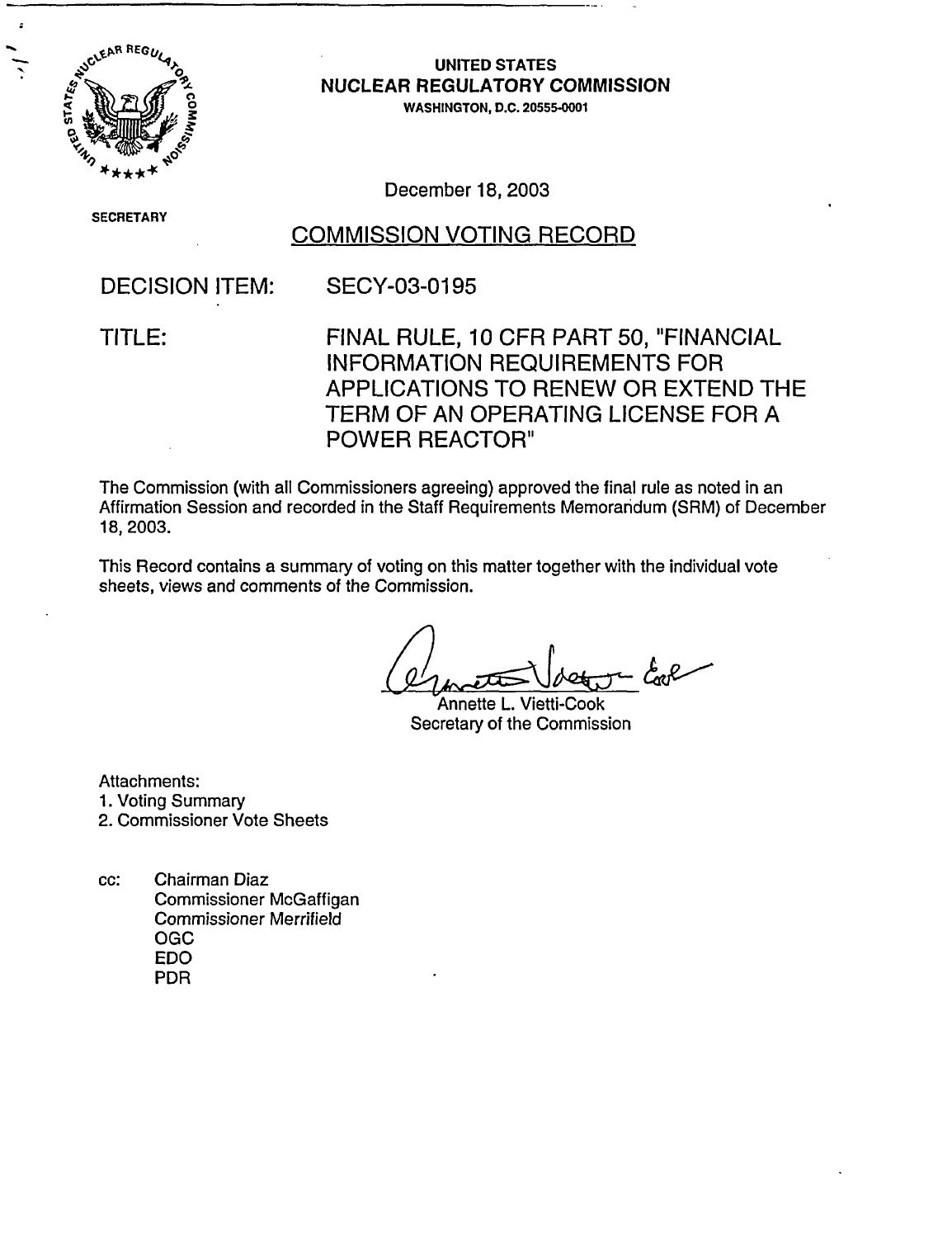#### VOTING SUMMARY - SECY-03-0195

 $\ddot{\phantom{0}}$ 

 $\ddot{\phantom{1}}$ 

 $\overline{1}$ 

#### RECORDED VOTES

|                    | APRVD DISAPRVD ABSTAIN PARTICIP COMMENTS DATE | NOT |                |
|--------------------|-----------------------------------------------|-----|----------------|
| CHRM. DIAZ         | X.                                            |     | $X = 11/24/03$ |
| COMR. McGAFFIGAN X |                                               |     | X 12/16/03     |
| COMR. MERRIFIELD X |                                               |     | $X = 12/16/03$ |

#### COMMENT RESOLUTION

In their vote sheets, all Commissioners approved the final rule as noted in an Affirmation Session and reflected in the SRM issued on December 18, 2003.

 $\bar{z}$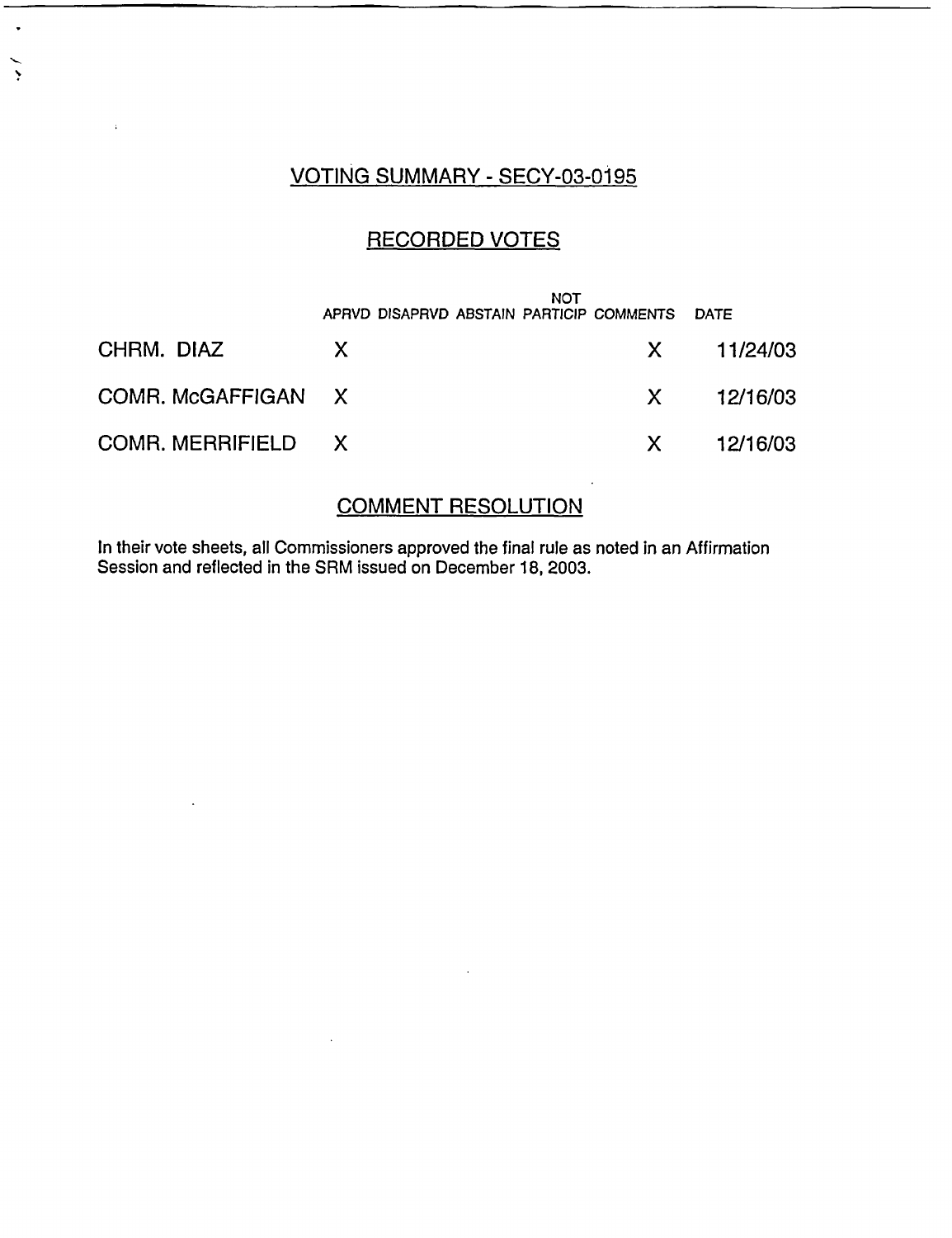## AFFIRMATION ITEM

#### RESPONSE SHEET

- TO: Annette Vietti-Cook, Secretary
- FROM: Chairman Diaz

SUBJECT: SECY-03-0195 - FINAL RULE, 10 CFR PART 50, "FINANCIAL INFORMATION REQUIREMENTS FOR APPLICATIONS TO RENEW OR EXTEND THE TERM OF AN OPERATING LICENSE FOR A POWER REACTOR"

w/conment Approved xx b Disapproved \_\_\_\_ Abstain \_\_\_\_

Not Participating \_\_\_\_\_

#### COMMENTS:

÷.

I approve the notice of final rulemaking for publication in the Federal Register. The staff should update the information in the Federal Register notice to assure that the number of license renewal applications received and granted is up-to-date.

**SIGNATURE** Nov. 24,03 **DATE** Entered on "STARS" Yes Mo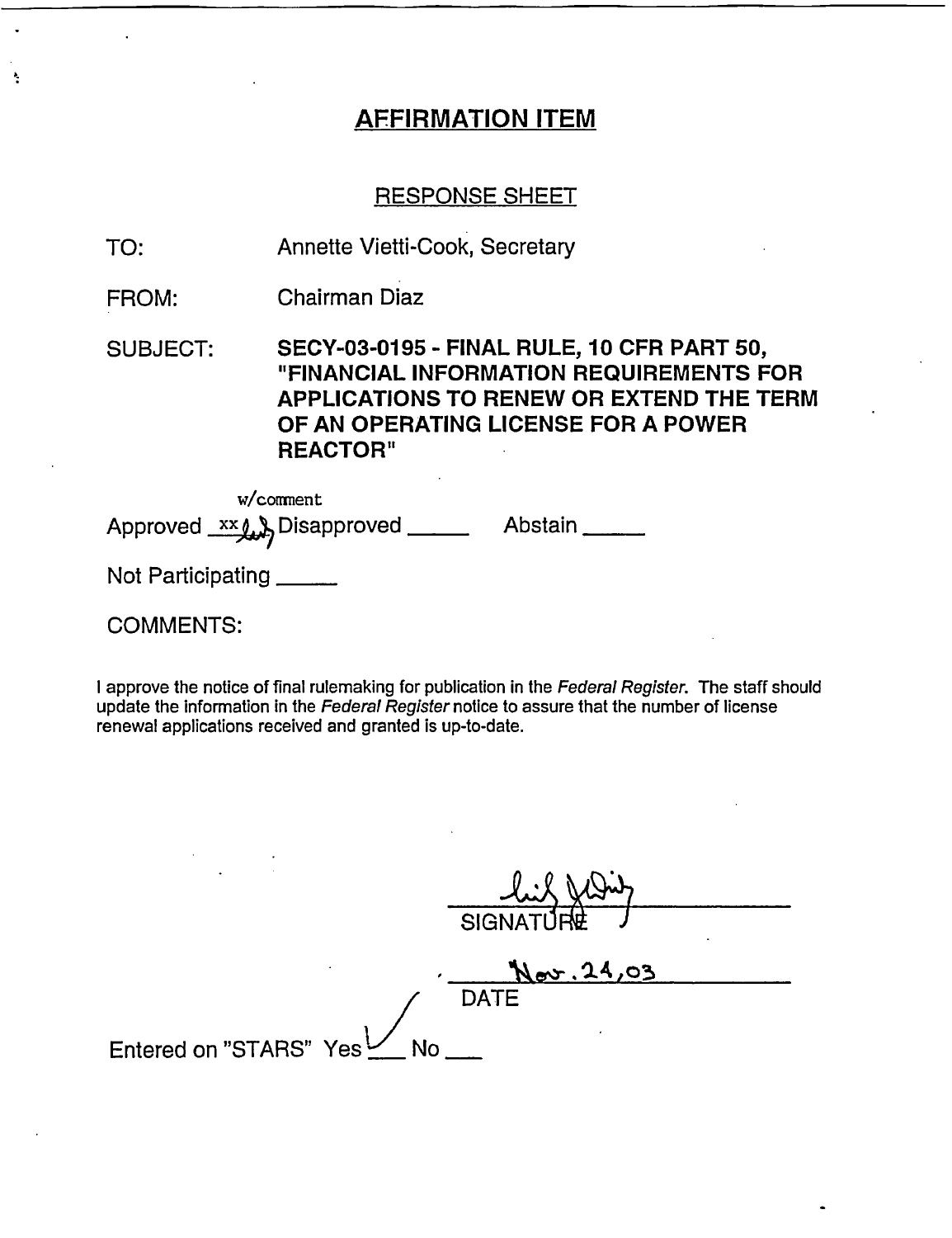## AFFIRMATION ITEM

### RESPONSE SHEET

- TO: Annette Vietti-Cook, Secretary
- FROM: Commissioner McGaffigan

SUBJECT: SECY-03-0195 - FINAL RULE, 10 CFR PART 50, "FINANCIAL INFORMATION REQUIREMENTS FOR APPLICATIONS TO RENEW OR EXTEND THE TERM OF AN OPERATING LICENSE FOR A POWER REACTOR"

Approved  $\overline{\mathcal{N}}$  Disapproved  $\overline{\mathcal{N}}$  Abstain  $\overline{\mathcal{N}}$ 

Not Participating

COMMENTS:

Approve subject to the Chairman's and Commissioner Merrifield's comments and one additional minor edit (attached).

**SIGN DATE** 

Entered on "STARS" Yes  $X$  No  $-$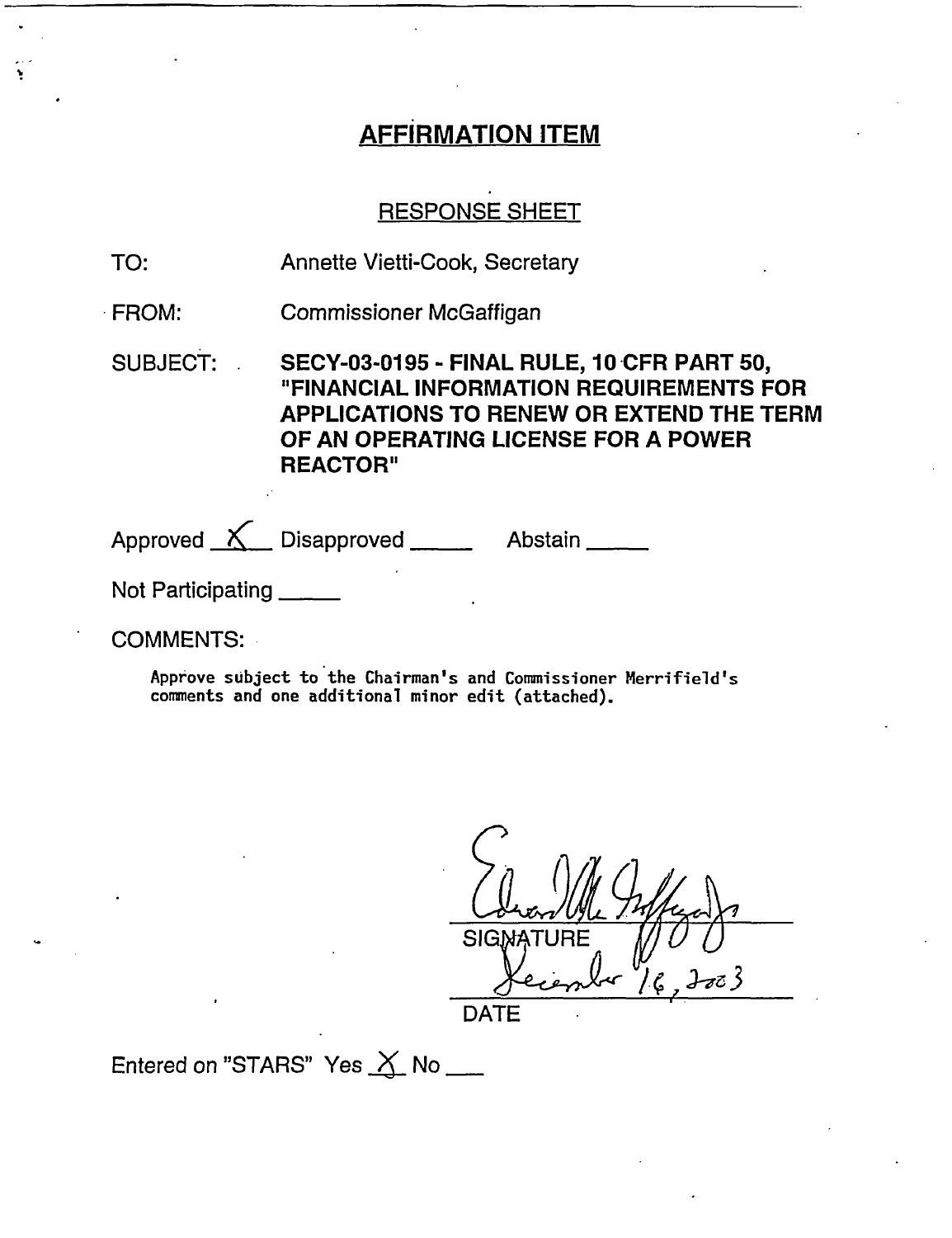renewals that it would not have discovered otherwise. Therefore, the NRC considers it appropriate to continue to review the financial qualifications of NPR licensees when they apply to renew their licenses.

#### **Conclusion**

ĩ

Section 50.33(f) requires all non-electric utility applicants for initial and renewed operating licenses, and § 50.80, in conjuction with § 50.33(f), requires all non-electric utility applicants for transferred licenses, to submit financial qualifications information. The NRC does not believe that there are any financial circumstances uniquely associated with license renewal that warrant a separate financial review. The NRC's regulatory processes for financial qualifications reviews adequately ensure that the NRC can take appropriate and timely regulatory action when warranted by changes in a licensee's financial qualifications. In contrast, there are valid regulatory reasons for conducting specified financial qualifications reviews at other license stages. The license stages are (1) at initial licensing, when an applicant's financial qualifications need to be determined in accordance with the AEA's requirements; (2) at the time of a license transfer, when new licensees need to be evaluated, or when deregulation initiatives may affect an applicant's or licensee's financial qualifications; or (3) during special circumstances, when ad hoc reviews under § 50.33(f)(4) may be warranted.

 $\pmb{\times}$ 

As a result, the NRC Is promulgating a change in the requirement in the last sentence of § 50.33(f)(2) with respect to entities other than electric utilities seeking renewal of operating licenses for nuclear power reactors. The final rule (1) eliminates the need for such entities to provide financial qualifications information as part of the license renewal process, (2) retains the existing requirement in § 50.33(f) for nonpower reactors to provide financial qualifications information, and (3) adds a new § 50.76, "Licensee's change of status; financial qualifications." Section 50.76 will require that any electric utility power reactor licensee that becomes an entity

11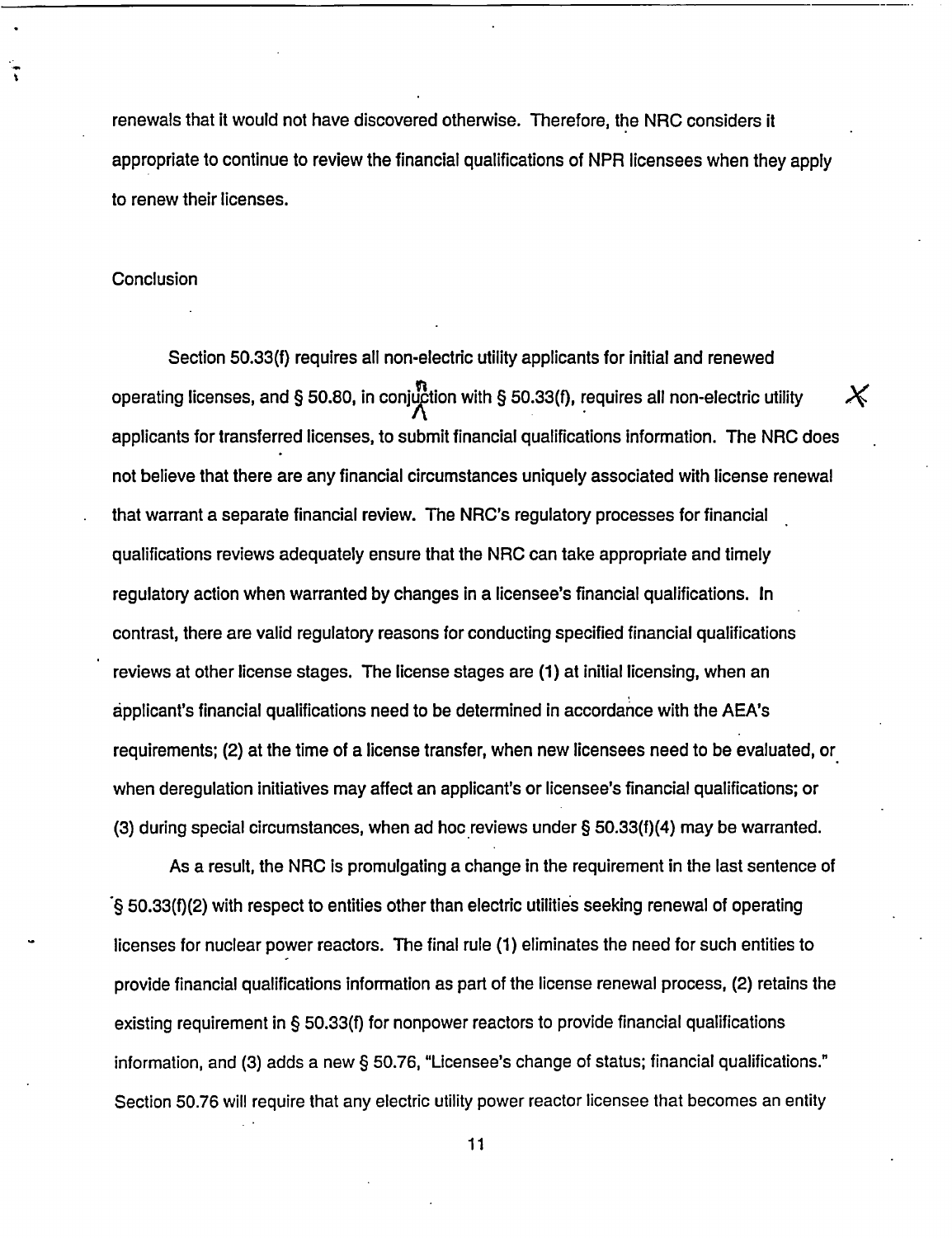### AFFIRMATION ITEM

#### RESPONSE SHEET

TO: Annette Vietti-Cook, Secretary

FROM: Commissioner Merrifield

SUBJECT: SECY-03-0195 - FINAL RULE, 10 CFR PART 50, "FINANCIAL INFORMATION REQUIREMENTS FOR APPLICATIONS TO RENEW OR EXTEND THE TERM OF AN OPERATING LICENSE FOR A POWER REACTOR"

Approved <u>Konen Disapproved</u> Manuel Abstair

Not Participating

COMMENTS:

Approved subject to attached edits.

SIGNATURE DATE

Entered on "STARS" Yes **M** No \_\_